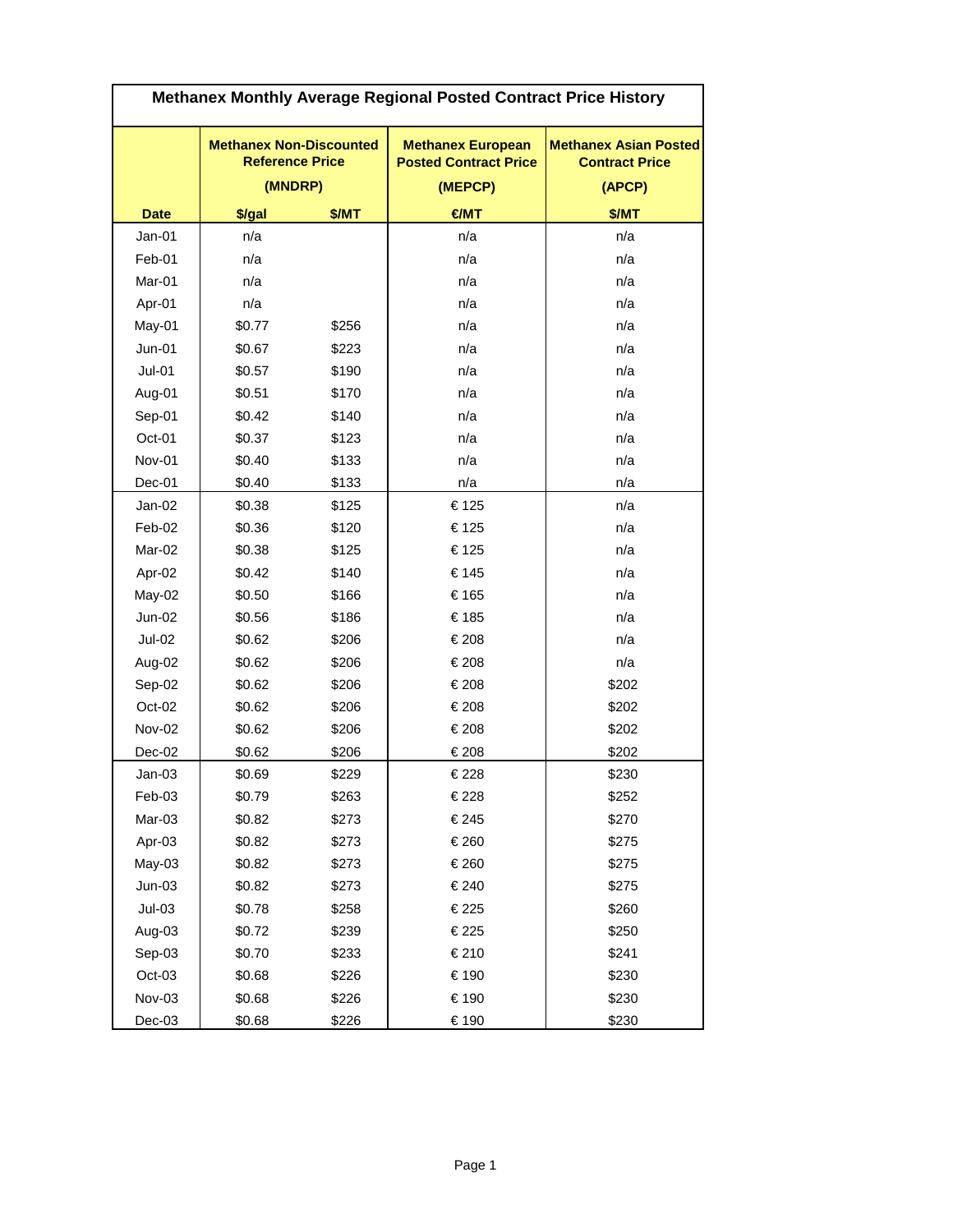| Methanex Monthly Average Regional Posted Contract Price History |                                                          |       |                                                          |                                                       |
|-----------------------------------------------------------------|----------------------------------------------------------|-------|----------------------------------------------------------|-------------------------------------------------------|
|                                                                 | <b>Methanex Non-Discounted</b><br><b>Reference Price</b> |       | <b>Methanex European</b><br><b>Posted Contract Price</b> | <b>Methanex Asian Posted</b><br><b>Contract Price</b> |
|                                                                 | (MNDRP)                                                  |       | (MEPCP)                                                  | (APCP)                                                |
| <b>Date</b>                                                     | \$/gal                                                   | \$/MT | $H =$                                                    | \$/MT                                                 |
| Jan-04                                                          | \$0.75                                                   | \$249 | €200                                                     | \$250                                                 |
| Feb-04                                                          | \$0.75                                                   | \$249 | €200                                                     | \$250                                                 |
| Mar-04                                                          | \$0.75                                                   | \$249 | €200                                                     | \$250                                                 |
| Apr-04                                                          | \$0.75                                                   | \$249 | €200                                                     | \$250                                                 |
| May-04                                                          | \$0.75                                                   | \$249 | €200                                                     | \$250                                                 |
| $Jun-04$                                                        | \$0.81                                                   | \$269 | €200                                                     | \$260                                                 |
| Jul-04                                                          | \$0.84                                                   | \$279 | €230                                                     | \$272                                                 |
| Aug-04                                                          | \$0.84                                                   | \$279 | €230                                                     | \$272                                                 |
| Sep-04                                                          | \$0.84                                                   | \$279 | €230                                                     | \$272                                                 |
| Oct-04                                                          | \$0.84                                                   | \$279 | €230                                                     | \$272                                                 |
| Nov-04                                                          | \$0.90                                                   | \$299 | €230                                                     | \$272                                                 |
| Dec-04                                                          | \$0.95                                                   | \$316 | €230                                                     | \$292                                                 |
| $Jan-05$                                                        | \$0.95                                                   | \$316 | €230                                                     | \$302                                                 |
| Feb-05                                                          | \$0.95                                                   | \$316 | €230                                                     | \$302                                                 |
| Mar-05                                                          | \$0.95                                                   | \$316 | €230                                                     | \$302                                                 |
| Apr-05                                                          | \$0.95                                                   | \$316 | €230                                                     | \$302                                                 |
| May-05                                                          | \$0.95                                                   | \$316 | €230                                                     | \$302                                                 |
| $Jun-05$                                                        | \$0.95                                                   | \$316 | €230                                                     | \$290                                                 |
| $Jul-05$                                                        | \$0.90                                                   | \$299 | €220                                                     | \$280                                                 |
| Aug-05                                                          | \$0.90                                                   | \$299 | €220                                                     | \$270                                                 |
| Sep-05                                                          | \$0.90                                                   | \$299 | €220                                                     | \$260                                                 |
| Oct-05                                                          | \$0.96                                                   | \$319 | €235                                                     | \$280                                                 |
| <b>Nov-05</b>                                                   | \$0.96                                                   | \$319 | €235                                                     | \$280                                                 |
| Dec-05                                                          | \$1.02                                                   | \$339 | €235                                                     | \$295                                                 |
| Jan-06                                                          | \$1.02                                                   | \$339 | €268                                                     | \$320                                                 |
| Feb-06                                                          | \$1.07                                                   | \$356 | €268                                                     | \$330                                                 |
| Mar-06                                                          | \$1.07                                                   | \$356 | €268                                                     | \$330                                                 |
| Apr-06                                                          | \$1.07                                                   | \$356 | €285                                                     | \$330                                                 |
| May-06                                                          | \$1.03                                                   | \$343 | €285                                                     | \$310                                                 |
| Jun-06                                                          | \$1.03                                                   | \$343 | €285                                                     | \$310                                                 |
| Jul-06                                                          | \$1.00                                                   | \$333 | €250                                                     | \$305                                                 |
| Aug-06                                                          | \$1.03                                                   | \$343 | €250                                                     | \$310                                                 |
| Sep-06                                                          | \$1.33                                                   | \$442 | €250                                                     | \$420                                                 |
| Oct-06                                                          | \$1.80                                                   | \$599 | €400                                                     | \$550                                                 |
| Nov-06                                                          | \$1.80                                                   | \$599 | €400                                                     | \$550                                                 |
| Dec-06                                                          | \$1.80                                                   | \$599 | €400                                                     | \$520                                                 |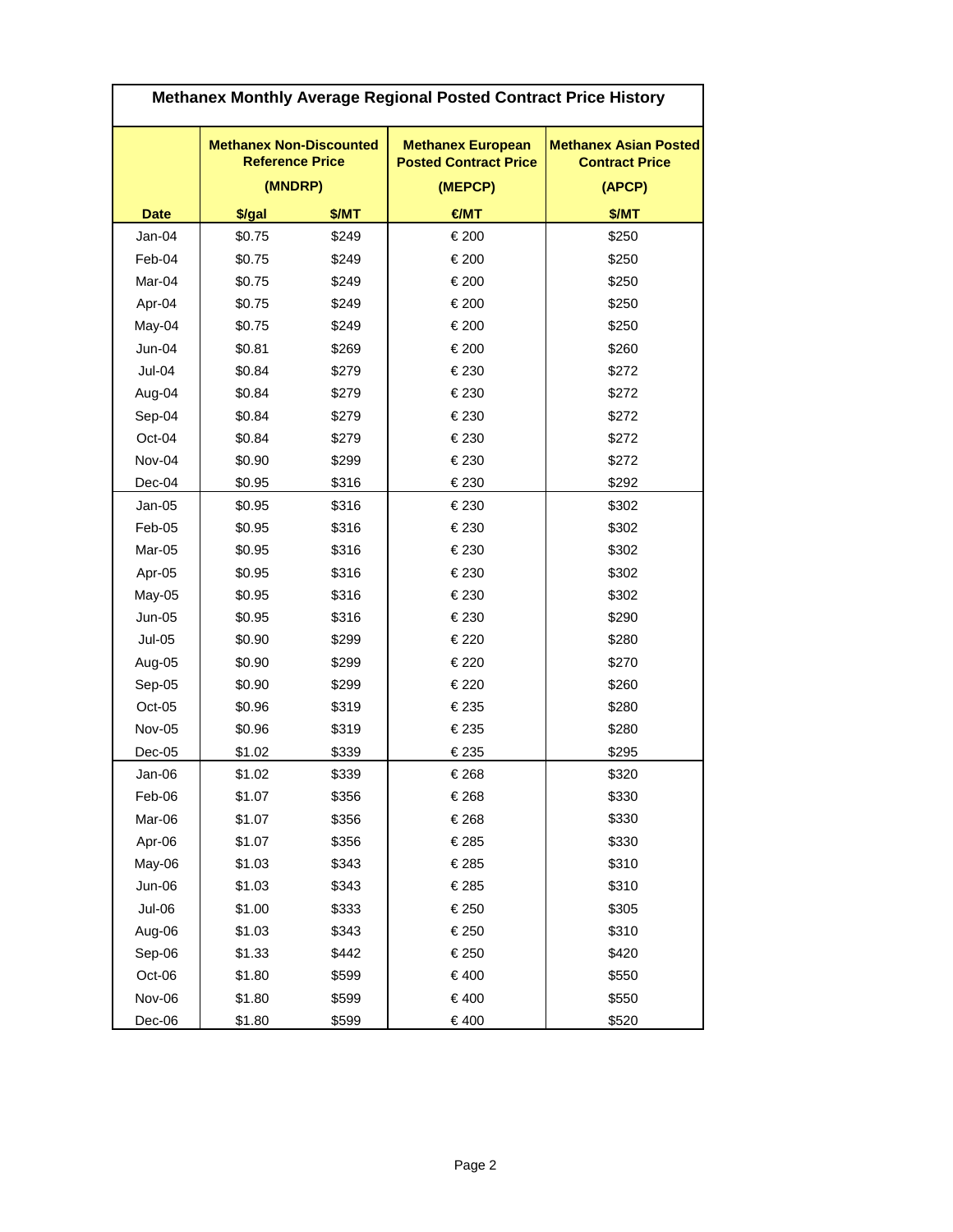| Methanex Monthly Average Regional Posted Contract Price History |                                                          |       |                                                          |                                                       |
|-----------------------------------------------------------------|----------------------------------------------------------|-------|----------------------------------------------------------|-------------------------------------------------------|
|                                                                 | <b>Methanex Non-Discounted</b><br><b>Reference Price</b> |       | <b>Methanex European</b><br><b>Posted Contract Price</b> | <b>Methanex Asian Posted</b><br><b>Contract Price</b> |
|                                                                 | (MNDRP)                                                  |       | (MEPCP)                                                  | (APCP)                                                |
| <b>Date</b>                                                     | \$/gal                                                   | \$/MT | $H =$                                                    | \$/MT                                                 |
| $Jan-07$                                                        | \$1.80                                                   | \$599 | €420                                                     | \$520                                                 |
| Feb-07                                                          | \$1.65                                                   | \$549 | €420                                                     | \$490                                                 |
| Mar-07                                                          | \$1.55                                                   | \$516 | €420                                                     | \$490                                                 |
| Apr-07                                                          | \$1.01                                                   | \$336 | €250                                                     | \$320                                                 |
| May-07                                                          | \$1.01                                                   | \$336 | €250                                                     | \$320                                                 |
| Jun-07                                                          | \$1.01                                                   | \$336 | €250                                                     | \$320                                                 |
| <b>Jul-07</b>                                                   | \$0.93                                                   | \$309 | €220                                                     | \$285                                                 |
| Aug-07                                                          | \$0.93                                                   | \$309 | €220                                                     | \$285                                                 |
| Sep-07                                                          | \$0.96                                                   | \$319 | €220                                                     | \$300                                                 |
| Oct-07                                                          | \$1.70                                                   | \$565 | €390                                                     | \$520                                                 |
| Nov-07                                                          | \$2.00                                                   | \$665 | €390                                                     | \$620                                                 |
| Dec-07                                                          | \$2.50                                                   | \$832 | €390                                                     | \$720                                                 |
| Jan-08                                                          | \$2.50                                                   | \$832 | €525                                                     | \$720                                                 |
| Feb-08                                                          | \$2.10                                                   | \$698 | €525                                                     | \$600                                                 |
| Mar-08                                                          | \$1.90                                                   | \$632 | €525                                                     | \$525                                                 |
| Apr-08                                                          | \$1.60                                                   | \$532 | €295                                                     | \$450                                                 |
| May-08                                                          | \$1.50                                                   | \$499 | €295                                                     | \$450                                                 |
| <b>Jun-08</b>                                                   | \$1.58                                                   | \$526 | €295                                                     | \$500                                                 |
| Jul-08                                                          | \$1.58                                                   | \$526 | €295                                                     | \$500                                                 |
| Aug-08                                                          | \$1.58                                                   | \$526 | €295                                                     | \$500                                                 |
| Sep-08                                                          | \$1.58                                                   | \$526 | €295                                                     | \$500                                                 |
| Oct-08                                                          | \$1.50                                                   | \$499 | €295                                                     | \$450                                                 |
| Nov-08                                                          | \$1.40                                                   | \$466 | €295                                                     | \$385                                                 |
| Dec-08                                                          | \$1.00                                                   | \$333 | €295                                                     | \$285                                                 |
| Jan-09                                                          | \$0.70                                                   | \$233 | €159                                                     | \$200                                                 |
| Feb-09                                                          | \$0.70                                                   | \$233 | €159                                                     | \$200                                                 |
| Mar-09                                                          | \$0.65                                                   | \$216 | €159                                                     | \$215                                                 |
| Apr-09                                                          | \$0.60                                                   | \$200 | €146.50                                                  | \$230                                                 |
| May-09                                                          | \$0.60                                                   | \$200 | €146.50                                                  | \$230                                                 |
| Jun-09                                                          | \$0.60                                                   | \$200 | €146.50                                                  | \$230                                                 |
| <b>Jul-09</b>                                                   | \$0.68                                                   | \$226 | €159                                                     | \$250                                                 |
| Aug-09                                                          | \$0.72                                                   | \$239 | €159                                                     | \$265                                                 |
| Sep-09                                                          | \$0.84                                                   | \$279 | €159                                                     | \$280                                                 |
| Oct-09                                                          | \$0.95                                                   | \$316 | €223                                                     | \$300                                                 |
| Nov-09                                                          | \$1.00                                                   | \$333 | €223                                                     | \$300                                                 |
| Dec-09                                                          | \$1.10                                                   | \$366 | €223                                                     | \$330                                                 |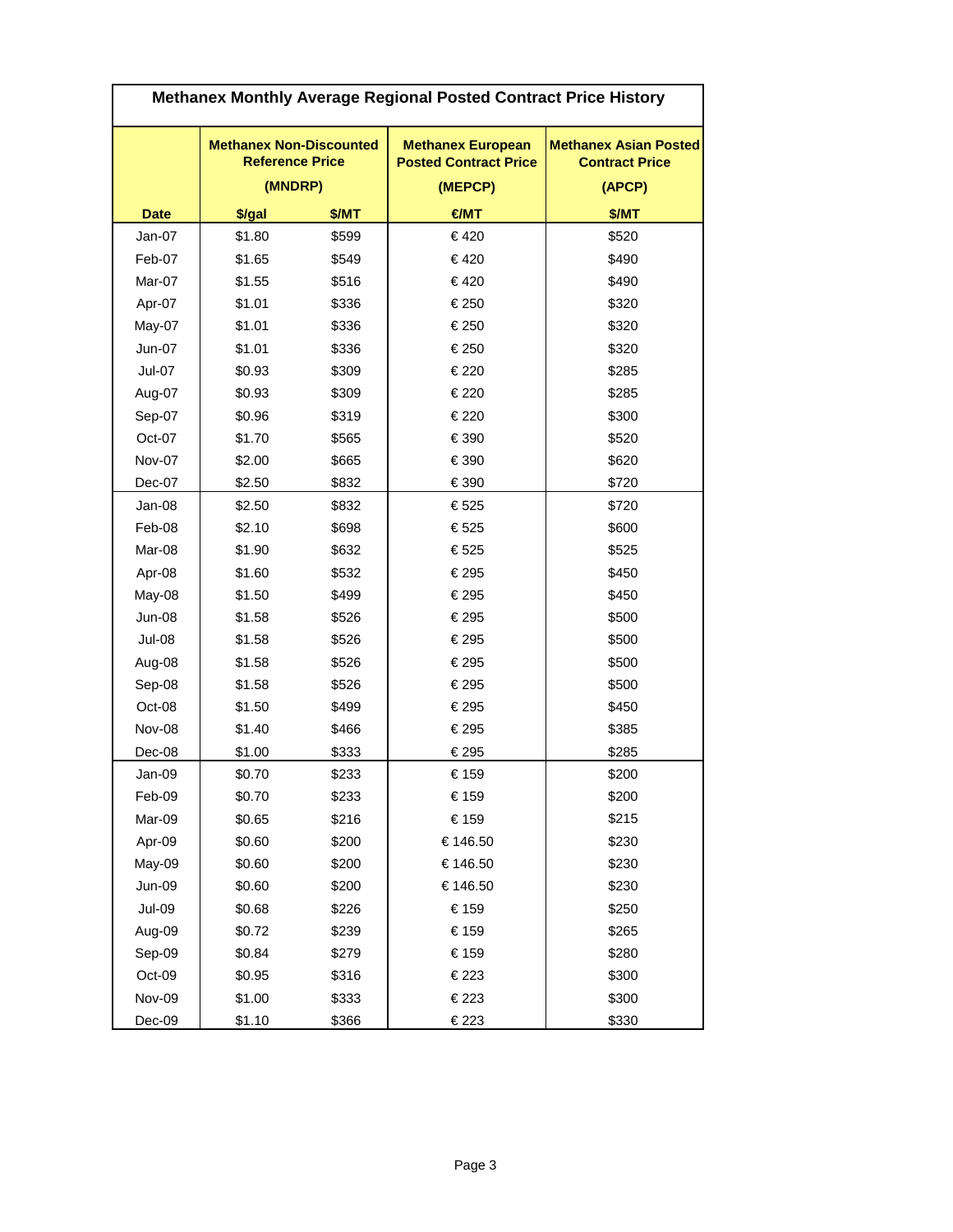| Methanex Monthly Average Regional Posted Contract Price History |                                                          |       |                                                          |                                                       |
|-----------------------------------------------------------------|----------------------------------------------------------|-------|----------------------------------------------------------|-------------------------------------------------------|
|                                                                 | <b>Methanex Non-Discounted</b><br><b>Reference Price</b> |       | <b>Methanex European</b><br><b>Posted Contract Price</b> | <b>Methanex Asian Posted</b><br><b>Contract Price</b> |
|                                                                 | (MNDRP)                                                  |       | (MEPCP)                                                  | (APCP)                                                |
| <b>Date</b>                                                     | \$/gal                                                   | \$/MT | $H =$                                                    | \$/MT                                                 |
| $Jan-10$                                                        | \$1.10                                                   | \$366 | €235                                                     | \$350                                                 |
| Feb-10                                                          | \$1.10                                                   | \$366 | €235                                                     | \$350                                                 |
| Mar-10                                                          | \$1.10                                                   | \$366 | €235                                                     | \$365                                                 |
| Apr-10                                                          | \$1.10                                                   | \$366 | €250                                                     | \$345                                                 |
| May-10                                                          | \$1.00                                                   | \$333 | €250                                                     | \$310                                                 |
| Jun-10                                                          | \$1.05                                                   | \$349 | €250                                                     | \$310                                                 |
| $Jul-10$                                                        | \$1.05                                                   | \$349 | €255                                                     | \$310                                                 |
| Aug-10                                                          | \$1.05                                                   | \$349 | €255                                                     | \$310                                                 |
| Sep-10                                                          | \$1.08                                                   | \$359 | €255                                                     | \$325                                                 |
| Oct-10                                                          | \$1.08                                                   | \$359 | €277                                                     | \$345                                                 |
| <b>Nov-10</b>                                                   | \$1.33                                                   | \$442 | €277                                                     | \$445                                                 |
| Dec-10                                                          | \$1.38                                                   | \$459 | €277                                                     | \$460                                                 |
| $Jan-11$                                                        | \$1.35                                                   | \$449 | €325                                                     | \$460                                                 |
| Feb-11                                                          | \$1.28                                                   | \$426 | €325                                                     | \$420                                                 |
| Mar-11                                                          | \$1.28                                                   | \$426 | €325                                                     | \$420                                                 |
| Apr-11                                                          | \$1.28                                                   | \$426 | €305                                                     | \$395                                                 |
| May-11                                                          | \$1.28                                                   | \$426 | €305                                                     | \$395                                                 |
| $Jun-11$                                                        | \$1.28                                                   | \$426 | €305                                                     | \$420                                                 |
| $Jul-11$                                                        | \$1.28                                                   | \$426 | €295                                                     | \$420                                                 |
| Aug-11                                                          | \$1.38                                                   | \$459 | €295                                                     | \$470                                                 |
| Sep-11                                                          | \$1.38                                                   | \$459 | €295                                                     | \$470                                                 |
| Oct-11                                                          | \$1.38                                                   | \$459 | €320                                                     | \$470                                                 |
| <b>Nov-11</b>                                                   | \$1.38                                                   | \$459 | €320                                                     | \$470                                                 |
| Dec-11                                                          | \$1.38                                                   | \$459 | €320                                                     | \$470                                                 |
| $Jan-12$                                                        | \$1.34                                                   | \$446 | €320                                                     | \$440                                                 |
| Feb-12                                                          | \$1.34                                                   | \$446 | €320                                                     | \$440                                                 |
| Mar-12                                                          | \$1.34                                                   | \$446 | €320                                                     | \$440                                                 |
| Apr-12                                                          | \$1.34                                                   | \$446 | €340                                                     | \$440                                                 |
| May-12                                                          | \$1.38                                                   | \$459 | €340                                                     | \$480                                                 |
| $Jun-12$                                                        | \$1.38                                                   | \$459 | €340                                                     | \$465                                                 |
| $Jul-12$                                                        | \$1.32                                                   | \$439 | €340                                                     | \$440                                                 |
| Aug-12                                                          | \$1.32                                                   | \$439 | €340                                                     | \$425                                                 |
| Sep-12                                                          | \$1.32                                                   | \$439 | €340                                                     | \$425                                                 |
| Oct-12                                                          | \$1.32                                                   | \$439 | €340                                                     | \$435                                                 |
| <b>Nov-12</b>                                                   | \$1.45                                                   | \$482 | €340                                                     | \$435                                                 |
| Dec-12                                                          | \$1.45                                                   | \$482 | €340                                                     | \$435                                                 |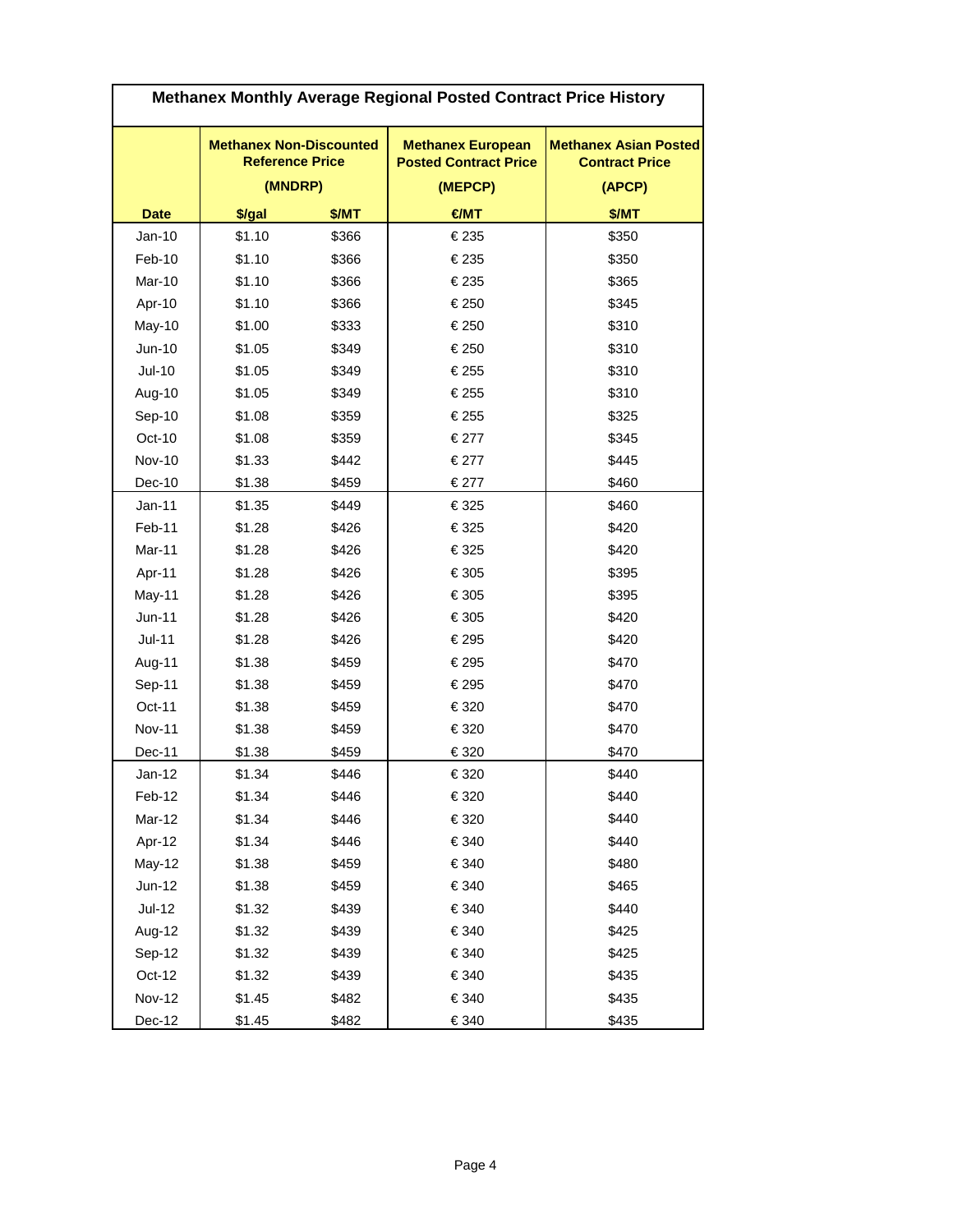| Methanex Monthly Average Regional Posted Contract Price History |                                                          |       |                                                          |                                                       |
|-----------------------------------------------------------------|----------------------------------------------------------|-------|----------------------------------------------------------|-------------------------------------------------------|
|                                                                 | <b>Methanex Non-Discounted</b><br><b>Reference Price</b> |       | <b>Methanex European</b><br><b>Posted Contract Price</b> | <b>Methanex Asian Posted</b><br><b>Contract Price</b> |
|                                                                 | (MNDRP)                                                  |       | (MEPCP)                                                  | (APCP)                                                |
| <b>Date</b>                                                     | \$/gal                                                   | \$/MT | H                                                        | \$/MT                                                 |
| $Jan-13$                                                        | \$1.45                                                   | \$482 | €370                                                     | \$435                                                 |
| Feb-13                                                          | \$1.45                                                   | \$482 | €370                                                     | \$435                                                 |
| Mar-13                                                          | \$1.55                                                   | \$516 | €370                                                     | \$450                                                 |
| Apr-13                                                          | \$1.55                                                   | \$516 | €390                                                     | \$450                                                 |
| <b>May-13</b>                                                   | \$1.60                                                   | \$532 | €390                                                     | \$450                                                 |
| $Jun-13$                                                        | \$1.60                                                   | \$532 | €390                                                     | \$450                                                 |
| $Jul-13$                                                        | \$1.60                                                   | \$532 | € 390                                                    | \$450                                                 |
| Aug-13                                                          | \$1.60                                                   | \$532 | €390                                                     | \$450                                                 |
| Sep-13                                                          | \$1.60                                                   | \$532 | €390                                                     | \$470                                                 |
| $Oct-13$                                                        | \$1.65                                                   | \$549 | €408                                                     | \$490                                                 |
| <b>Nov-13</b>                                                   | \$1.80                                                   | \$599 | €408                                                     | \$520                                                 |
| Dec-13                                                          | \$1.90                                                   | \$632 | €408                                                     | \$550                                                 |
| $Jan-14$                                                        | \$1.90                                                   | \$632 | €450                                                     | \$590                                                 |
| Feb-14                                                          | \$1.90                                                   | \$632 | €450                                                     | \$590                                                 |
| Mar-14                                                          | \$1.90                                                   | \$632 | €450                                                     | \$590                                                 |
| Apr-14                                                          | \$1.80                                                   | \$599 | €412                                                     | \$480                                                 |
| May-14                                                          | \$1.70                                                   | \$565 | €412                                                     | \$460                                                 |
| $Jun-14$                                                        | \$1.60                                                   | \$532 | €412                                                     | \$430                                                 |
| $Jul-14$                                                        | \$1.45                                                   | \$482 | €322                                                     | \$410                                                 |
| Aug-14                                                          | \$1.45                                                   | \$482 | €322                                                     | \$410                                                 |
| Sep-14                                                          | \$1.45                                                   | \$482 | €322                                                     | \$420                                                 |
| Oct-14                                                          | \$1.45                                                   | \$482 | €354                                                     | \$435                                                 |
| <b>Nov-14</b>                                                   | \$1.50                                                   | \$499 | €354                                                     | \$435                                                 |
| Dec-14                                                          | \$1.43                                                   | \$475 | €354                                                     | \$415                                                 |
| $Jan-15$                                                        | \$1.35                                                   | \$449 | €354                                                     | \$355                                                 |
| Feb-15                                                          | \$1.25                                                   | \$416 | €339                                                     | \$315                                                 |
| Mar-15                                                          | \$1.25                                                   | \$416 | €339                                                     | \$330                                                 |
| Apr-15                                                          | \$1.25                                                   | \$416 | €365                                                     | \$365                                                 |
| May-15                                                          | \$1.33                                                   | \$442 | €365                                                     | \$390                                                 |
| <b>Jun-15</b>                                                   | \$1.33                                                   | \$442 | €365                                                     | \$390                                                 |
| $Jul-15$                                                        | \$1.33                                                   | \$442 | €365                                                     | \$375                                                 |
| Aug-15                                                          | \$1.25                                                   | \$416 | €365                                                     | \$360                                                 |
| Sep-15                                                          | \$1.10                                                   | \$366 | €365                                                     | \$315                                                 |
| Oct-15                                                          | \$1.10                                                   | \$366 | €295                                                     | \$305                                                 |
| <b>Nov-15</b>                                                   | \$1.05                                                   | \$349 | €295                                                     | \$305                                                 |
| Dec-15                                                          | \$1.05                                                   | \$349 | €295                                                     | \$305                                                 |
| $Jan-16$                                                        | \$0.90                                                   | \$299 | €275                                                     | \$275                                                 |
| Feb-16                                                          | \$0.75                                                   | \$249 | €275                                                     | \$255                                                 |
| Mar-16                                                          | \$0.75                                                   | \$249 | €275                                                     | \$255                                                 |
| Apr-16                                                          | \$0.75                                                   | \$249 | €225                                                     | \$265                                                 |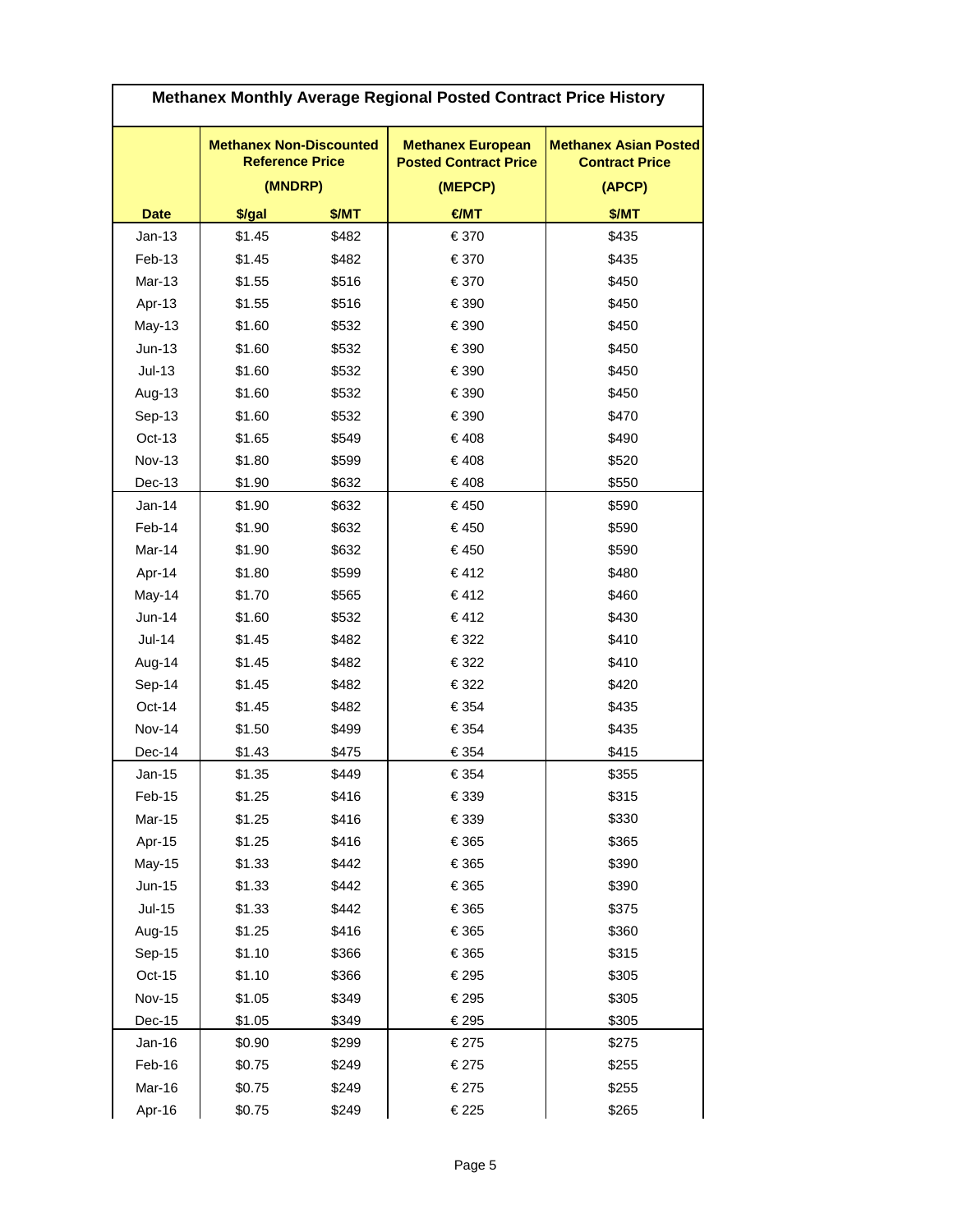| Methanex Monthly Average Regional Posted Contract Price History |                                                          |       |                                                          |                                                       |
|-----------------------------------------------------------------|----------------------------------------------------------|-------|----------------------------------------------------------|-------------------------------------------------------|
|                                                                 | <b>Methanex Non-Discounted</b><br><b>Reference Price</b> |       | <b>Methanex European</b><br><b>Posted Contract Price</b> | <b>Methanex Asian Posted</b><br><b>Contract Price</b> |
|                                                                 | (MNDRP)                                                  |       | (MEPCP)                                                  | (APCP)                                                |
| <b>Date</b>                                                     | \$/gal                                                   | \$/MT | H                                                        | \$/MT                                                 |
| May-16                                                          | \$0.75                                                   | \$249 | €225                                                     | \$265                                                 |
| Jun-16                                                          | \$0.80                                                   | \$266 | €225                                                     | \$275                                                 |
| <b>Jul-16</b>                                                   | \$0.80                                                   | \$266 | €240                                                     | \$275                                                 |
| Aug-16                                                          | \$0.80                                                   | \$266 | €240                                                     | \$275                                                 |
| Sep-16                                                          | \$0.83                                                   | \$276 | €240                                                     | \$275                                                 |
| Oct-16                                                          | \$0.88                                                   | \$293 | €250                                                     | \$285                                                 |
| <b>Nov-16</b>                                                   | \$0.96                                                   | \$319 | €250                                                     | \$310                                                 |
| Dec-16                                                          | \$1.10                                                   | \$366 | €250                                                     | \$350                                                 |
| $Jan-17$                                                        | \$1.25                                                   | \$416 | €370                                                     | \$430                                                 |
| Feb-17                                                          | \$1.25                                                   | \$416 | €370                                                     | \$430                                                 |
| Mar-17                                                          | \$1.50                                                   | \$499 | €370                                                     | \$500                                                 |
| Apr-17                                                          | \$1.33                                                   | \$442 | €450                                                     | \$390                                                 |
| May-17                                                          | \$1.23                                                   | \$409 | €450                                                     | \$360                                                 |
| Jun-17                                                          | \$1.16                                                   | \$386 | €450                                                     | \$320                                                 |
| $Jul-17$                                                        | \$1.13                                                   | \$376 | €320                                                     | \$320                                                 |
| Aug-17                                                          | \$1.13                                                   | \$376 | €320                                                     | \$320                                                 |
| Sep-17                                                          | \$1.16                                                   | \$386 | €320                                                     | \$350                                                 |
| Oct-17                                                          | \$1.19                                                   | \$396 | €330                                                     | \$400                                                 |
| <b>Nov-17</b>                                                   | \$1.16                                                   | \$386 | €330                                                     | \$400                                                 |
| Dec-17                                                          | \$1.24                                                   | \$412 | €330                                                     | \$430                                                 |
| $Jan-18$                                                        | \$1.44                                                   | \$479 | €380                                                     | \$470                                                 |
| Feb-18                                                          | \$1.52                                                   | \$506 | €380                                                     | \$480                                                 |
| Mar-18                                                          | \$1.49                                                   | \$496 | €380                                                     | \$460                                                 |
| Apr-18                                                          | \$1.49                                                   | \$496 | €380                                                     | \$460                                                 |
| May-18                                                          | \$1.49                                                   | \$496 | €380                                                     | \$460                                                 |
| <b>Jun-18</b>                                                   | \$1.49                                                   | \$496 | €380                                                     | \$490                                                 |
| <b>Jul-18</b>                                                   | \$1.49                                                   | \$496 | €419                                                     | \$490                                                 |
| Aug-18                                                          | \$1.46                                                   | \$485 | €419                                                     | \$480                                                 |
| Sep-18                                                          | \$1.46                                                   | \$485 | €419                                                     | \$480                                                 |
| Oct-18                                                          | \$1.49                                                   | \$496 | €428                                                     | \$495                                                 |
| <b>Nov-18</b>                                                   | \$1.56                                                   | \$519 | €428                                                     | \$510                                                 |
| $Dec-18$                                                        | \$1.41                                                   | \$469 | €428                                                     | \$430                                                 |
| Jan-19                                                          | \$1.33                                                   | \$442 | €360                                                     | \$370                                                 |
| Feb-19                                                          | \$1.30                                                   | \$432 | €360                                                     | \$345                                                 |
| Mar-19                                                          | \$1.30                                                   | \$432 | €360                                                     | \$360                                                 |
| Apr-19                                                          | \$1.30                                                   | \$432 | €360                                                     | \$370                                                 |
| May-19                                                          | \$1.30                                                   | \$432 | €360                                                     | \$370                                                 |
| Jun-19                                                          | \$1.26                                                   | \$419 | €360                                                     | \$350                                                 |
| <b>Jul-19</b>                                                   | \$1.16                                                   | \$386 | €315                                                     | \$335                                                 |
| Aug-19                                                          | \$1.03                                                   | \$342 | €315                                                     | \$295                                                 |